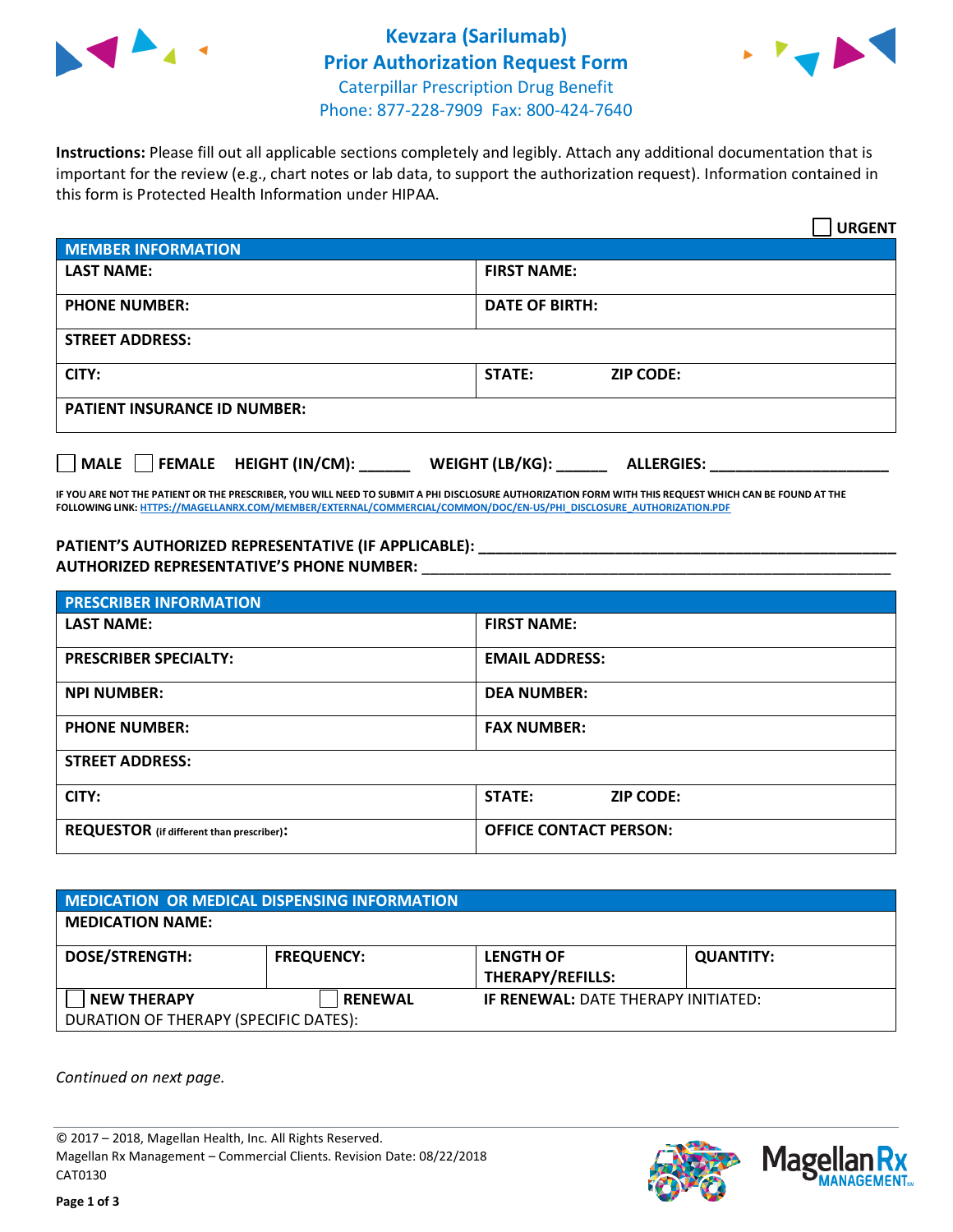



| <b>MEMBER'S LAST NAME:</b> NAME                                                                                                                                                                                                                                                                                                                                                                                                                                                               | <b>MEMBER'S FIRST NAME:</b>                                                                                   |                                                       |  |  |
|-----------------------------------------------------------------------------------------------------------------------------------------------------------------------------------------------------------------------------------------------------------------------------------------------------------------------------------------------------------------------------------------------------------------------------------------------------------------------------------------------|---------------------------------------------------------------------------------------------------------------|-------------------------------------------------------|--|--|
|                                                                                                                                                                                                                                                                                                                                                                                                                                                                                               | 1. HAS THE PATIENT TRIED ANY OTHER MEDICATIONS FOR THIS CONDITION?                                            | YES (if yes, complete below)<br><b>NO</b>             |  |  |
| <b>MEDICATION/THERAPY (SPECIFY</b><br>DRUG NAME AND DOSAGE):                                                                                                                                                                                                                                                                                                                                                                                                                                  | <b>DURATION OF THERAPY (SPECIFY</b><br>DATES):                                                                | <b>RESPONSE/REASON FOR</b><br><b>FAILURE/ALLERGY:</b> |  |  |
| <b>2. LIST DIAGNOSES:</b><br>□ Moderately to severely active rheumatoid arthritis<br>□ Other Diagnosis________________ICD-10 Code(s):___________                                                                                                                                                                                                                                                                                                                                              |                                                                                                               | <b>ICD-10:</b>                                        |  |  |
| PRIOR AUTHORIZATION.<br><b>Prescriber's Specialty:</b><br>Is Kevzara prescribed by a rheumatologist? $\Box$ Yes $\Box$ No                                                                                                                                                                                                                                                                                                                                                                     | 3. REQUIRED CLINICAL INFORMATION: PLEASE PROVIDE ALL RELEVANT CLINICAL INFORMATION TO SUPPORT A               |                                                       |  |  |
| <b>Clinical Information:</b><br>Is Kevzara prescribed by a rheumatologist? $\Box$ Yes $\Box$ No                                                                                                                                                                                                                                                                                                                                                                                               |                                                                                                               |                                                       |  |  |
| Has the patient had a trial and inadequate response of methotrexate (or another oral disease modifying anti-<br>rheumatic agent [DMARD] such as Imuran [azathioprine], Ridaura [auranofin], Plaquenil(hydroxychloroquine),<br>sulfasalzaine, Arava [leflunomide])? □ Yes □ No<br>Has the patient tried and failed at least a three month treatment with Enbrel ? $\Box$ Yes $\Box$ No<br>Has the patient tried and failed at least a three month treatment with Humira ? $\Box$ Yes $\Box$ No |                                                                                                               |                                                       |  |  |
| Is the patient on concurrent treatment with another tumor necrosis factor (TNF) inhibitor? $\Box$ Yes $\Box$ No<br><b>Reauthorization:</b><br>Select if there are chart notes showing the following for the patient:<br>□ Patient has had a positive clinical response to therapy<br>$\Box$ Remission of disease is maintained with continued use                                                                                                                                             |                                                                                                               |                                                       |  |  |
| Are there any other comments, diagnoses, symptoms, medications tried or failed, and/or any other information the<br>physician feels is important to this review?                                                                                                                                                                                                                                                                                                                              |                                                                                                               |                                                       |  |  |
| information is received.                                                                                                                                                                                                                                                                                                                                                                                                                                                                      | Please note: Not all drugs/diagnosis are covered on all plans. This request may be denied unless all required |                                                       |  |  |
| ATTESTATION: I attest the information provided is true and accurate to the best of my knowledge. I understand that<br>the Health Plan, insurer, Medical Group or its designees may perform a routine audit and request the medical<br>information necessary to verify the accuracy of the information reported on this form.                                                                                                                                                                  |                                                                                                               |                                                       |  |  |

© 2017 – 2018, Magellan Health, Inc. All Rights Reserved. Magellan Rx Management – Commercial Clients. Revision Date: 08/22/2018 CAT0130



**Mage** 

**Ilan Rx<br>ANAGEMENT.**